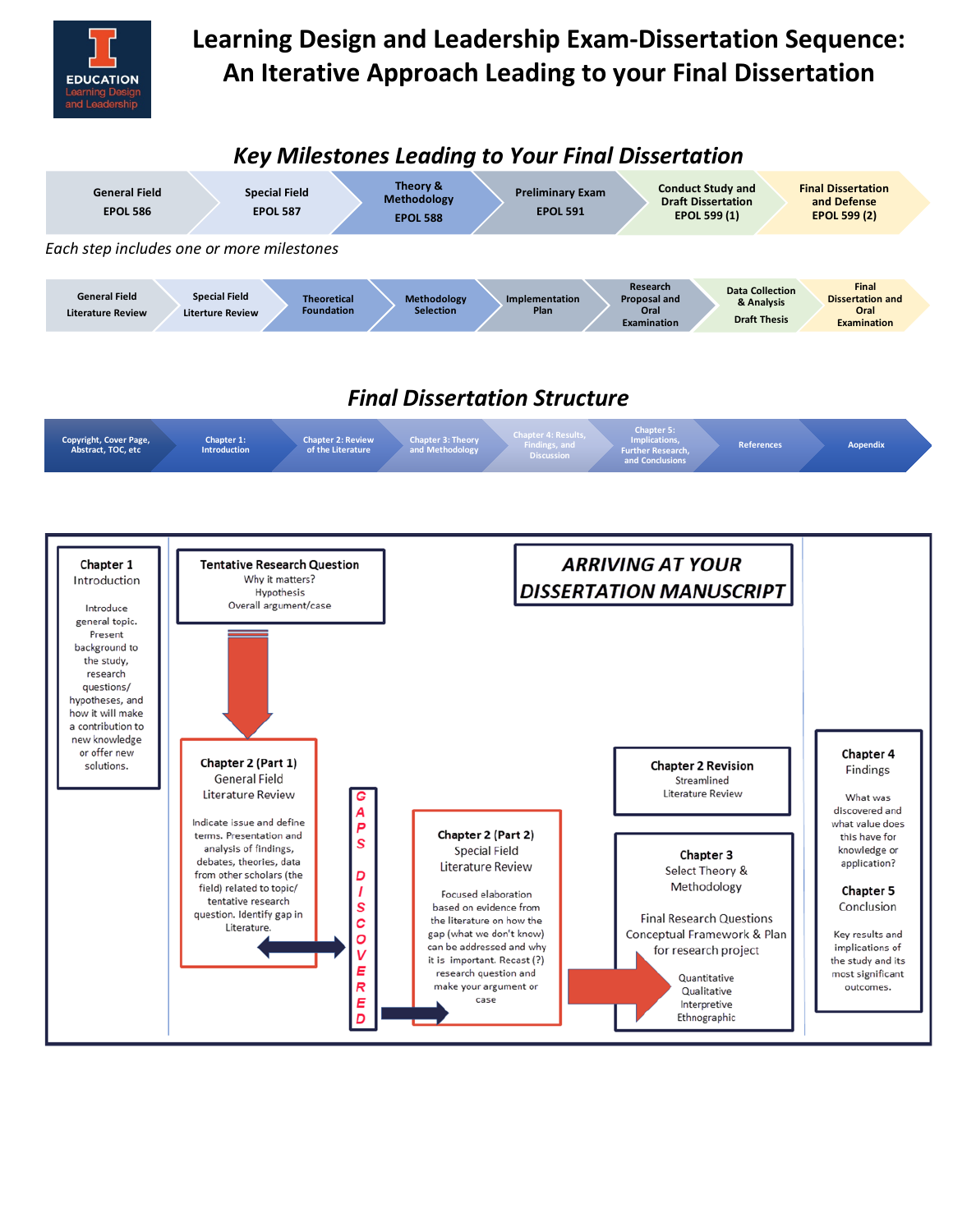

# **Learning Design and Leadership Exam-Dissertation Sequence: An Iterative Approach Leading to your Final Dissertation**

#### *5-Chapter Dissertation Model – by Methodology*

*Across the three main kinds of methodology, this is how the five-chapter dissertation plays out* 

| <b>Dissertation Type</b>                                                                                                                                                                                                                                                                                                                                                     | <i>.,,</i><br><b>Qualitative Methods</b>                                                                                                                                                                                                                                                                                                                                                    | <b>Quantitative Methods</b>                                                                                                                                                                                                                                                                                                                                                                    | <b>Interpretive Methods</b>                                                                                                                                                                                                                                                                                                                                       |
|------------------------------------------------------------------------------------------------------------------------------------------------------------------------------------------------------------------------------------------------------------------------------------------------------------------------------------------------------------------------------|---------------------------------------------------------------------------------------------------------------------------------------------------------------------------------------------------------------------------------------------------------------------------------------------------------------------------------------------------------------------------------------------|------------------------------------------------------------------------------------------------------------------------------------------------------------------------------------------------------------------------------------------------------------------------------------------------------------------------------------------------------------------------------------------------|-------------------------------------------------------------------------------------------------------------------------------------------------------------------------------------------------------------------------------------------------------------------------------------------------------------------------------------------------------------------|
| Chapter 1: Introduction<br>- Background<br>- Motivation and Purpose of<br>the Study<br>- Problem Statement,<br>Significance and Research<br>Questions<br>- Brief chapter overview                                                                                                                                                                                            | Qualitative aspects:<br>- Why you have chosen qualitative<br>methods<br>- Brief summary in the chapter<br>overview of how you will<br>implement these methods<br>Interpretive aspects:<br>- Why these questions are worth<br>answering<br>- How the answers will likely be<br>relevant<br>- Reasons for your selection of<br>qualitative methods                                            | Quantitative aspects:<br>- Why you have chosen<br>quantitative methods<br>- Brief summary in the chapter<br>overview of how you will<br>implement these methods<br>Interpretive aspects:<br>- Why these questions are worth<br>answering<br>- How the answers will likely be<br>relevant<br>- Reasons for your selection of<br>quantitative methods                                            | Interpretive aspects:<br>- What you wish to interpret, why it<br>needs fresh re-interpretation<br>- Why you have chosen interpretive<br>methods<br>- Brief summary in the chapter overview<br>of how you will implement these<br>methods                                                                                                                          |
| Chapter 2:<br><b>Literature Review</b><br>- General Field Overview (with<br>subheads for general themes<br>in this area of the discipline)<br>- Key dilemmas and enduring<br>challenges in the general field<br>- Special Field (with subheads<br>for particular themes in the<br>narrower area of your thesis<br>topic)<br>- Gaps in the literature in the<br>special field | Qualitative aspects:<br>- Methodological alternatives and<br>tendencies in this area of the<br>discipline<br>- Empirical studies, qualitative<br>compared to quantitative in the<br>special field<br>Interpretive aspects:<br>- The interpretive frame of<br>reference of general field within<br>the discipline<br>- Empirical results and their<br>interpretation in the special field    | Quantitative aspects:<br>- Methodological alternatives and<br>tendencies in this area of the<br>discipline<br>- Empirical studies, qualitative<br>compared to quantitative in the<br>special field<br>Interpretive aspects:<br>- The interpretive frame of<br>reference of general field within<br>the discipline<br>- Empirical results and their<br>interpretation in the special field      | Interpretive aspects:<br>- The general field: its interpretive frame<br>of reference<br>- The special field: the interpretations<br>now applied and why they need to be<br>revisited<br>Other Methods:<br>Are the general or special field also<br>addressed qualitative or quantitative<br>methods? How can these results support<br>your interpretive endeavor? |
| Chapter 3:<br><b>Theory and Methods</b><br>- Definitions of Concepts<br>- Theoretical Model<br>- Methods Approach:<br>Justification and Limitations<br>- Research Planning: sample,<br>recruitment<br>- Research Ethics (described<br>here, documents in appendix)<br>- Research Instruments<br>(described here, documents in<br>the appendix)<br>- Data analysis processes  | Qualitative aspects:<br>- Why you have selected a<br>particular qualitative approach<br>- Your hypotheses: what you<br>expect to discover<br>- Your implementation plan<br>Interpretive aspects:<br>- Key concepts and explanatory<br>framework<br>- The epistemological<br>presuppositions behind the<br>qualitative methods you intend to<br>use, and your plan to apply these<br>methods | Quantitative aspects:<br>- Why you have selected a<br>particular quantitative approach<br>- Your hypotheses: what you<br>expect to discover<br>- Your implementation plan<br>Interpretive aspects:<br>- Key concepts and explanatory<br>framework<br>- The epistemological<br>presuppositions behind the<br>quantitative methods you intend to<br>use, and your plan to apply these<br>methods | Interpretive aspects:<br>- Key concepts and explanatory<br>framework<br>- The epistemological presuppositions<br>behind the interpretive methods you<br>intend to use (e.g. philosophy, semiotics,<br>cultural theory), and your plan to apply<br>these methods<br>- Your plan of action for tackling this<br>interpretive project                                |
| Chapter 4:<br><b>Findings</b><br>- Divide findings into sections<br>and subsections with thematic<br>headings and subheadings                                                                                                                                                                                                                                                | Qualitative aspects:<br>- Quotes, paraphrases, images,<br>videos<br>Interpretive aspects: -- Empirical<br>narrative: qualitative data<br>systematically organized around<br>your interpretive frame                                                                                                                                                                                         | Quantitative aspects:<br>- datasets, data visualizations<br>Interpretive aspects:<br>- Empirical narrative: quantitative<br>data systematically organized<br>around your interpretive frame                                                                                                                                                                                                    | Interpretive aspects: Theoretical<br>narrative: systematically laying out your<br>revised interpretation                                                                                                                                                                                                                                                          |
| Chapter 5:<br><b>Conclusions</b><br>- Reflection on the Intellectual<br>Journey<br>- Summary of Findings<br>- Implications:<br>Recommendations for Action<br>and Future Research                                                                                                                                                                                             | Interpretive aspects: What does<br>this all mean (concluding<br>interpretations)? Where do we go<br>next (more qualitative empirical<br>work)?                                                                                                                                                                                                                                              | Interpretive aspects: What does<br>this all mean (concluding<br>interpretations)? Where do we go<br>next (more quantitative empirical<br>work)?                                                                                                                                                                                                                                                | Interpretive aspects: What does this all<br>mean (concluding interpretations)?<br>Where do we go next (more interpretive<br>work)?                                                                                                                                                                                                                                |